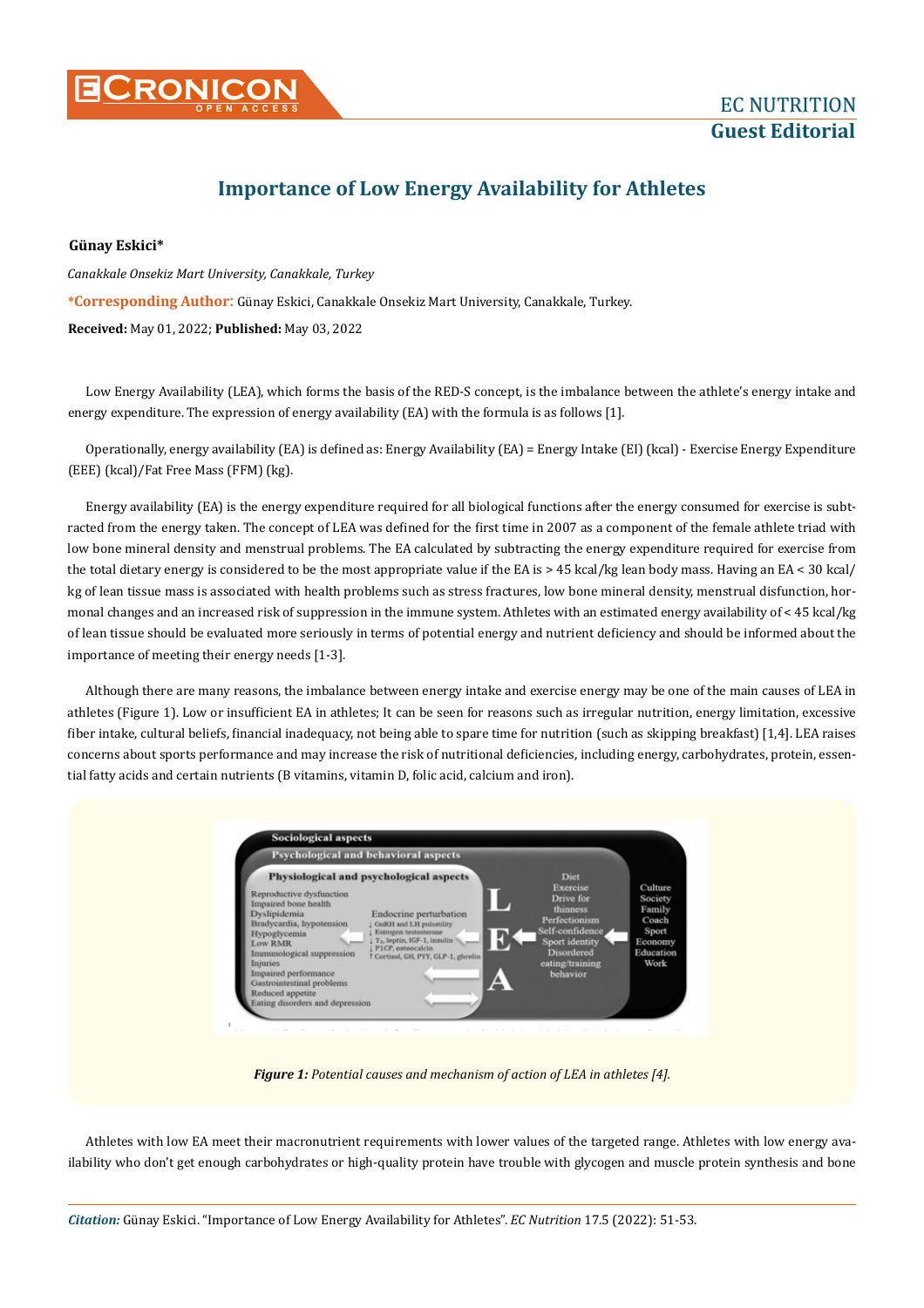remodeling. Other concerns; increased inflammation, oxidative stress, insufficient intake of docosahexaenoic acid (DHA) and eicosapentaenoic acid (EPA), which affect musculoskeletal health and intestinal calcium absorption. Therefore, both the amount and quality of macronutrient intakes are important for the health and performance of athletes [2].

## **Health effects of low energy availability**

Initially, LEA leads to a negative energy balance and hence body weight loss because the body's energy reserves (e.g. adipose tissue and body proteins) contribute significantly to its fuel needs. However, long-term LEA in turn causes a number of metabolic and physiological adaptations. To prevent further weight loss, the body creates a stable equilibrium state by reducing total energy expenditure (lowering basal metabolic rate). This stable balance continues for a while [4]. However, the continuation of this situation begins to create some differences in body systems.

**Endocrine system:** The effects of LEA on the endocrine system have been described primarily in female athletes and more recently in male athletes; In female athletes, changes in thyroid function and appetite-regulating hormones (for example, decreased leptin and oxytocin, increased ghrelin, peptide YY and adiponectin), decreased insulin and insulin-like growth factor 1 (IGF-1), and increased cortisol have been described. Most of these are hormonal changes that occur in order to save more energy. Specific changes in men are not well understood; however, some studies have found a decrease in testosterone [1].

**Menstrual function:** The effects of LEA on reproductive hormones and menstrual function in female athletes have been described. However, the complex hormonal signaling pathways and effects that support them are still not fully elucidated. Current evidence concerns changes in the release of Gonadotropin-Releasing Hormone (GnRH) from the hypothalamus, followed by LH and FSH, and a decrease in estradiol and progesterone in relation to LEA. This situation paves the way for the formation of amenorrhea [1].

**Bone health:** It has been determined that LEA has a negative contribution to the deterioration of bone health in athletes, especially in women. It has been shown that LEA negatively affects bone prospectively. Both men and women who are involved in sports such as horse riding, marathon, swimming and cycling are at risk in terms of bone density. However, the risk of low bone mineral density increases in those with BMI ≤ 17.5 kg/m² or 10% weight loss in one month, which are important indicators of LEA. Low energy intake/eating disorder and menstrual disfunction are associated with low bone mineral density [1].

**Metabolic changes:** LEA results in a decrease in basal metabolic rate. In a study, it was determined that there was a decrease in BMR after a while in rowers of both genders whose energy expenditure was increased without changing their energy intake. It was determined that there was a decrease in BMR in those with moderate energy deficiency, and significant decreases in leptin, T3, IGF-1 and an increase in ghrelin in those with severe energy deficiency.

**Hematological changes:** Low ferritin and iron deficiency anemia are more important for women who lose iron with menstruation and have LEA. A decrease in iron level causes a decrease in the oxygen carrying capacity of the blood and a decrease in aerobic capacity [1].

**Gastrointestinal:** In the case of severe LEA such as anorexia nervosa, there are also adverse effects on the gastrointestinal tract; It has been determined that problems such as delayed gastric emptying, constipation and increased intestinal transit time are experienced.

**Immunological:** In the studies, it was determined that the immune system was weakened, the secretion of immunoglobulin A decreased, and the risk of disease increased (respiratory tract, gastrointestinal) in athletes with LEA.

**Psychological:** LEA in athletes is associated with various aspects of psychology. The desire to be thin results in lower energy intake. It has been determined that restrictive dietary behaviors are associated with mood disorders in both men and women.

52